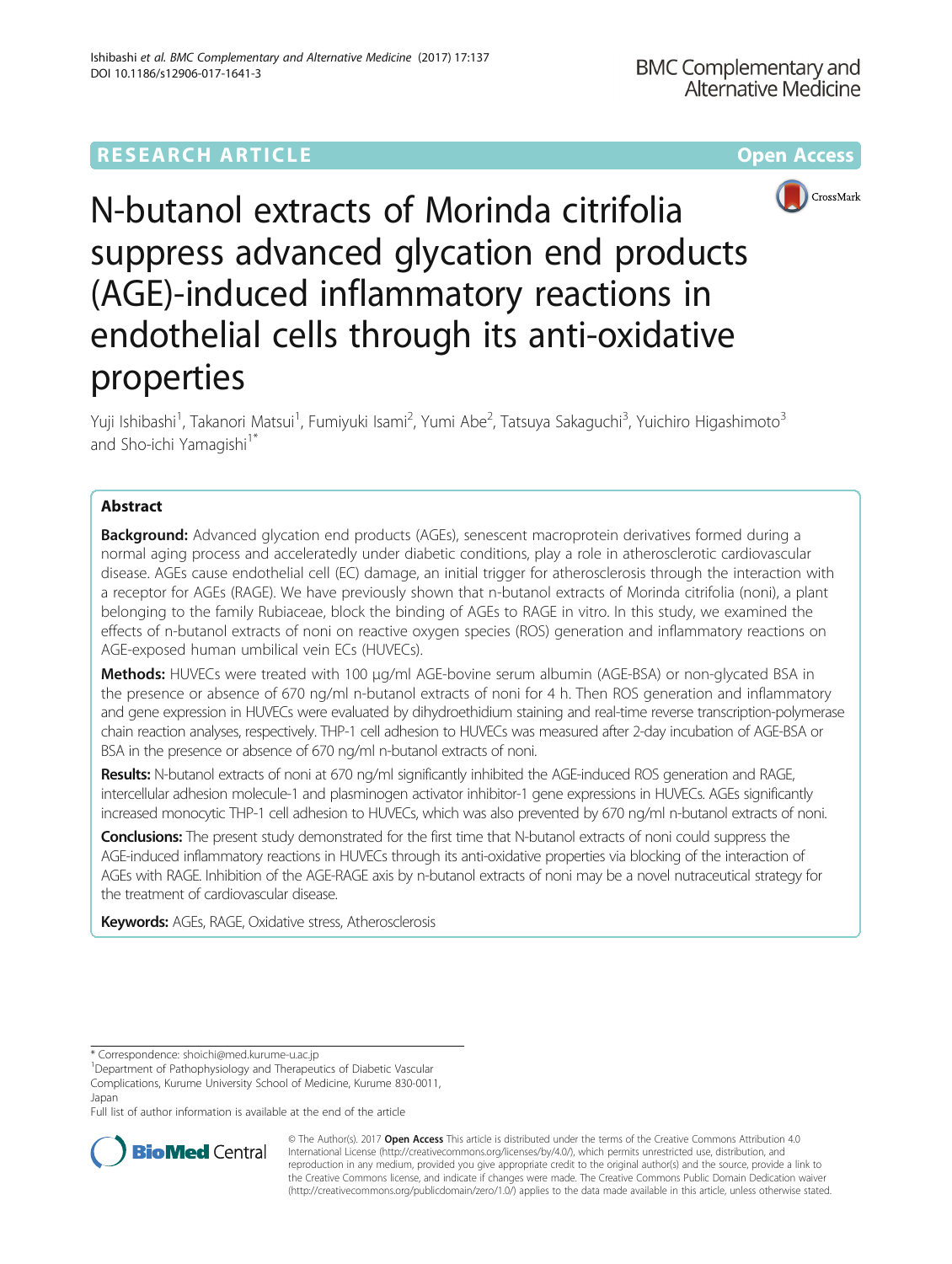### Background

Reactive derivatives from non-enzymatic reactions between sugars and amino groups of proteins, lipids and nucleic acids form a heterogeneous group of irreversible adducts called "AGEs (advanced glycation end products)" [\[1](#page-4-0)–[3](#page-4-0)]. The formation and accumulation of AGEs have been known to progress at a physiological normal aging process and more acceleratedly under diabetic conditions, thereby being involved in the development and progression of atherosclerotic cardiovascular disease [[1](#page-4-0)–[14\]](#page-5-0). Indeed, diabetic apolipoprotein E-deficient mice fed an AGE-restricted diet exhibited less atherosclerotic lesions, which were associated with decreased AGEs, receptor for AGEs (RAGE) and inflammatory cells in the aortic roots [[5\]](#page-4-0). There was a correlation between AGE levels and the degree of atheroma in cholesterol-fed rabbits, whereas treatment with aminoguanidine, an inhibitor of AGE formation decreased plaque formation in the aortae of these animals [[6\]](#page-4-0). Administration of a recombinant soluble form of RAGE consisting of the extracellular AGE-binding domain, has not only suppressed the development of atherosclerosis but also stabilized established atherosclerosis in diabetic apolipoprotein E-null mice [\[7](#page-4-0), [8\]](#page-5-0). RAGE-deficient mice were found to be resistant to the development of atherosclerosis when they were rendered diabetic [[9\]](#page-5-0). Furthermore, circulating levels of AGEs have also been shown to predict total and cardiovascular disease mortality in both type 1 and type 2 diabetic patients [\[10](#page-5-0), [11](#page-5-0)]. These observations suggest that the inhibition of the AGE-RAGE axis is a novel therapeutic target for atherosclerotic cardiovascular disease, espeicially in elderly people or diabetic patients.

We have previously shown that n-butanol extracts of Morinda citrifolia (noni), a plant belonging to the family Rubiaceae, which has been used for centuries by Pacific Islanders as an alternative medicine for various disorders, such as diabetes and arthritis [[15](#page-5-0), [16\]](#page-5-0), block the binding of AGEs to RAGE in vitro [[17](#page-5-0)]. In this study, we examined the effects of n-butanol extracts of noni on reactive oxygen species (ROS) generation and inflammatory reactions on AGE-exposed human umbilical vein endothelial cells (HUVECs).

### **Methods**

### **Materials**

Bovine serum albumin (BSA) (essentially fatty acid free and essentially globulin free, lyophilized powder) and D-glyceraldehyde were purchased from Sigma (St. Louis, MO, USA). Ethyl acetate and n-butanol were purchased from Wako Pure Chemical Industries, Ltd. (Osaka, Japan).

#### Preparation of AGE-BSA

AGE-modified BSA was prepared as described previously [\[18\]](#page-5-0). In brief, BSA (25 mg/ml) was incubated under sterile conditions with 0.1 M glyceraldehyde in 0.2 M NaPO<sub>4</sub> buffer (pH 7.4) at 37 °C for 7 days. Control non-glycated BSA was incubated in the same conditions except for the absence of glyceraldehyde as described previously [\[18\]](#page-5-0).

#### Cells

HUVECs obtained from Lonza Group Ltd. (Basel, Switzerland) were cultured in endothelial basal medium supplemented with 2% fetal bovine serum, 0.4% bovine brain extracts, 10 ng/ml human epidermal growth factor and  $1 \mu g/ml$  hydrocortisone according to the manufacturer's recommendation. AGE or non-glycated BSA treatment was carried out in a medium lacking epidermal growth factor and hydrocortisone. Cells at passage 4–11 were used for the present experiments. According to the certificate of analysis by Lonza Group Ltd., HUVECs were pooled from Caucasian newborn babies. Isolated cells were identified as HUVECs because cells expressed CD31/105, von Williebrand Factor VIII, and were positive for acetyated low-density lipoprotein uptake. All cells were negative for mycoplasma.

#### Preparation of n-butanol extracts of noni

Morinda citrifolia fruits were collected in French Polynesia during 2004–2006 and identified by botanists at Tropical Resources, Inc. (Provo, UT, USA) where voucher specimens were deposited (Part No. 119107, Lot Code 52488, Batch # 23401). The fruits were separated into flesh and seeds by hand. The flesh was freezedried, extracted with 50% ethanol, and then the extracts were further extracted with ethyl acetate and n-butanol several times as described previously [\[19\]](#page-5-0).

#### Dihydroethidium (DHE) staining

HUVECs were treated with 100 μg/ml AGE-BSA or nonglycated BSA in the presence or absence of 670 ng/ml n-butanol extracts of noni for 4 h. Then the cells were incubated with phenol red free Dulbecco's Modified Eagle Medium containing 3 μM DHE (Molecular Probes Inc., Eugene, OR, USA). After 15 min, ROS generation was evaluated by intensity of DHE staining as described previously [[20](#page-5-0)]. Intensity of DHE staining in five different field of each sample was analyzed by microcomputer-assisted image J.

### Real-time reverse transcription-polymerase chain reactions (RT-PCR)

HUVECs were treated with 100 μg/ml AGE-BSA or non-glycated BSA in the presence or absence of 670 ng/ ml n-butanol extracts of noni for 4 h. Then total RNA was extracted with RNAqueous-4PCR kit, and quantitative real-time RT-PCR was performed using Assay-on-Demand and TaqMan 5 fluorogenic nuclease chemistry (Applied Biosystems, Foster city, CA, USA) as described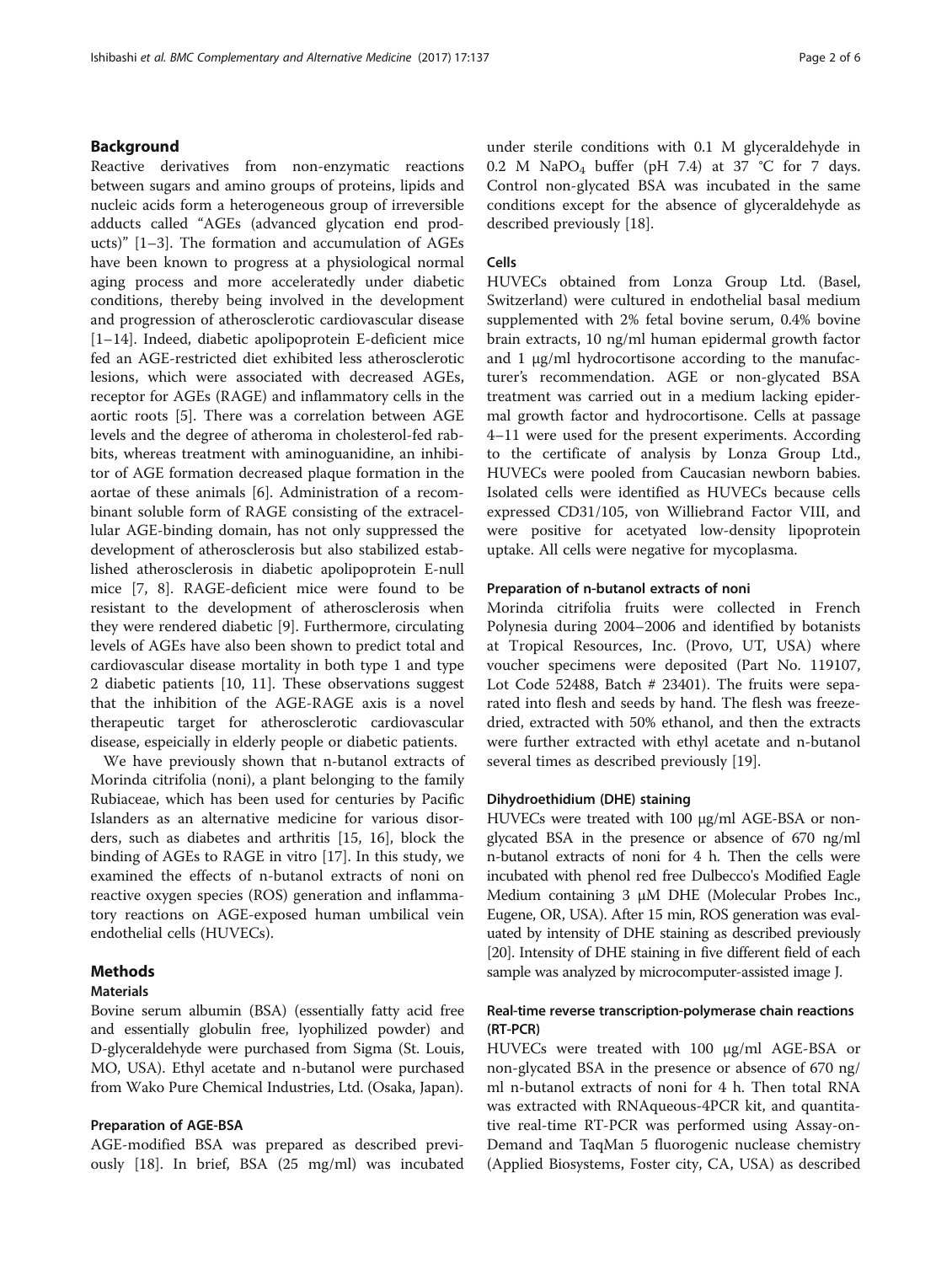previously [\[20\]](#page-5-0). IDs of primers for human RAGE, intercellular adhesion molecule-1 (ICAM-1), plasminogen activator inhibitor-1 (PAI-1), β-actin, and 18S gene were Hs00542592\_g1, Hs00164932\_m1, Hs01126606\_m1, Hs0 1060665\_g1, and Hs03003631\_g1, respectively.

#### Assay of THP-1 cell adhesion to HUVECs

Human THP-1 monocytic leukemia cells were purchased from American Type Culture Collection (Manassas, VA, USA) and labeled with 3 μM BCECF-AM (Dojindo, Kumamoto, Japan) as described previously [\[21](#page-5-0)]. HUVECs were treated with 100 μg/ml AGE-BSA or non-glycated BSA in the presence or absence of 670 ng/ml n-butanol extracts of noni for 24 h and then incubated with BCECF-AM-labeled THP-1 cells for 4 h. After the incubation, non-adherent THP-1 cells were removed, and fluorescent intensities of the adherent THP-1 cells were measured as described previously [[21\]](#page-5-0).

### Statistical analysis

All values were presented as mean ± standard error. One-way ANOVA followed by Student's t-test was performed for statistical comparisons;  $p < 0.05$  was considered significant. All statistical analyses were performed using the R version 3.2.5 (Copenhagen Business School, Frederiksberg, Denmark).

### Results

#### Effects of noni extracts on ROS generation

We first examined the effects of n-butanol extracts of noni on ROS generation in HUVECs. As shown in Fig. 1, AGEs significantly increased ROS generation in HUVECs, which was prevented by 670 ng/ml n-butanol extracts of noni. Noni extracts did not affect ROS generation in non-glycated BSA-exposed HUVECs.

### Effects of noni extracts on RAGE, ICAM-1 and PAI-1 gene expressions

We next investigated the effects of noni extracts on inflammatory reactions in HUVECs. AGEs up-regulated RAGE mRNA levels in HUVECs, which was associated with the increases in ICAM-1 and PAI-1 gene expressions (Fig. [2\)](#page-3-0). N-butanol extracts of noni at 670 ng/ml significantly blocked the AGE-induced gene expressions of RAGE, ICAM-1 and PAI-1 in HUVECs. Noni extracts did not affect these mRNA levels in non-glycated BSA-exposed HUVECs.

### Effects of noni extracts on THP-1 cell adhesion to HUVECs

We further studied the effects of noni extracts on THP-1 cell adhesion to HUVECs. As shown in Fig. [3](#page-3-0), 670 ng/ml n-butanol extracts of noni significantly prevented the increase in THP-1 cell adhesion to AGE-exposed HUVECs. Noni extracts did not affect THP-1 cell adhesion to non-glycated BSA-exposed HUVECs.

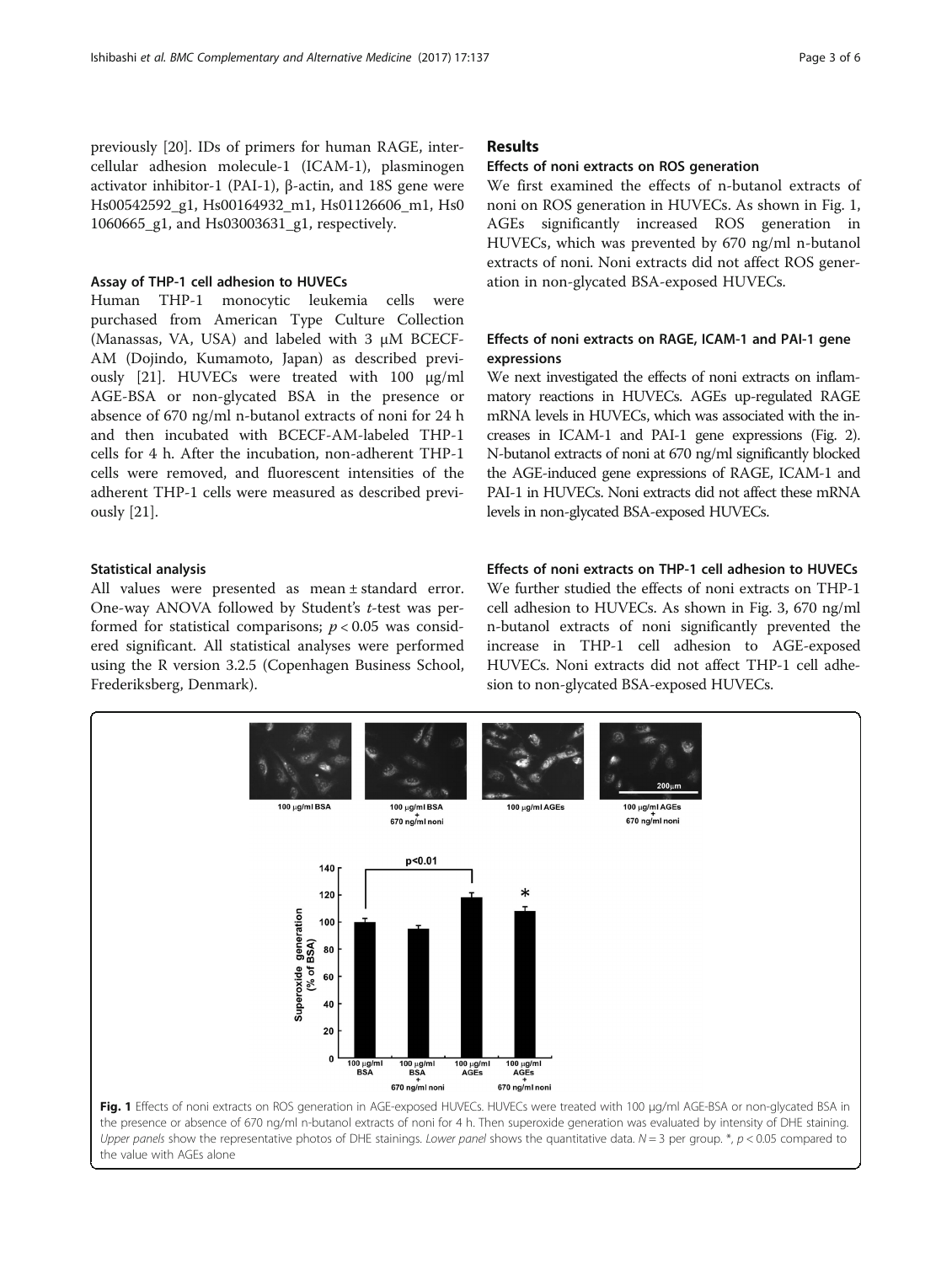<span id="page-3-0"></span>

#### Discussion

There is an accumulating body of experimental and epidemiological evidence that atherosclerosis is intrinsically an inflammatory disease and that endothelial cell damage and dysfunction are an initial event that leads to the development of atherosclerotic cardiovascular disease [[22](#page-5-0)–[24](#page-5-0)]. Furthermore, recent understandings of the disease process have also revealed that AGEs and RAGE interaction could evoke oxidative stress generation and



 $**$ ,  $p < 0.01$  compared to the value with AGEs alone

cause inflammatory reactions, thus contributing to the increased risk for cardiovascular disease in elderly patients, especially poorly controlled diabetes [\[4](#page-4-0)–[9](#page-5-0), [25](#page-5-0), [26\]](#page-5-0). We have very recently found that n-butanol extracts of noni could prevent the interaction of AGEs with RAGE in vitro by binding RAGE with a dissociation constant of 640 μg/ml and a half maximal inhibitory concentration of 200 ng/ml [\[17](#page-5-0)]. Therefore, we examined here the effects of n-butanol extracts of noni on the AGE-RAGE axis in HUVECs.

In this study, we found for the first time that n-butanol extracts of noni significantly inhibited the AGEinduced ROS generation, RAGE, ICAM-1 and PAI-1 gene expressions in HUVECs, which were associated with attenuation of THP-1 cell adhesion to AGE-exposed HUVECs. We have previously shown that antibody or antisense DNA raised against RAGE completely inhibits the AGE-evoked ROS generation in endothelial cells, while an anti-oxidant N-acetylcysteine or RAGE antibody itself blocks up-regulation of RAGE mRNA levels in AGE-exposed endothelial cells [\[21](#page-5-0), [27](#page-5-0), [28](#page-5-0)]. So our present study suggests that n-butanol extracts of noni may inhibit the deleterious effects of AGEs by breaking the vicious cycle between ROS generation and RAGE overexpression in HUVECs.

ICAM-1 stimulates the recruitment and firm adhesion of inflammatory cells to endothelial cells, which could promote inflammatory reactions in atherosclerosis [\[29](#page-5-0)]. Furthermore, attenuated fibrinolytic activity by increased PAI-1 levels is associated with the increased risk for atherothrombosis and cardiovascular disease in diabetic patients [\[30\]](#page-5-0). Given that AGEs could induce ICAM-1 and PAI-1 gene expressions in HUVECs via ROS generation through the interaction with RAGE [\[21, 31\]](#page-5-0), blockade of the AGE-RAGE interaction by n-butanol extracts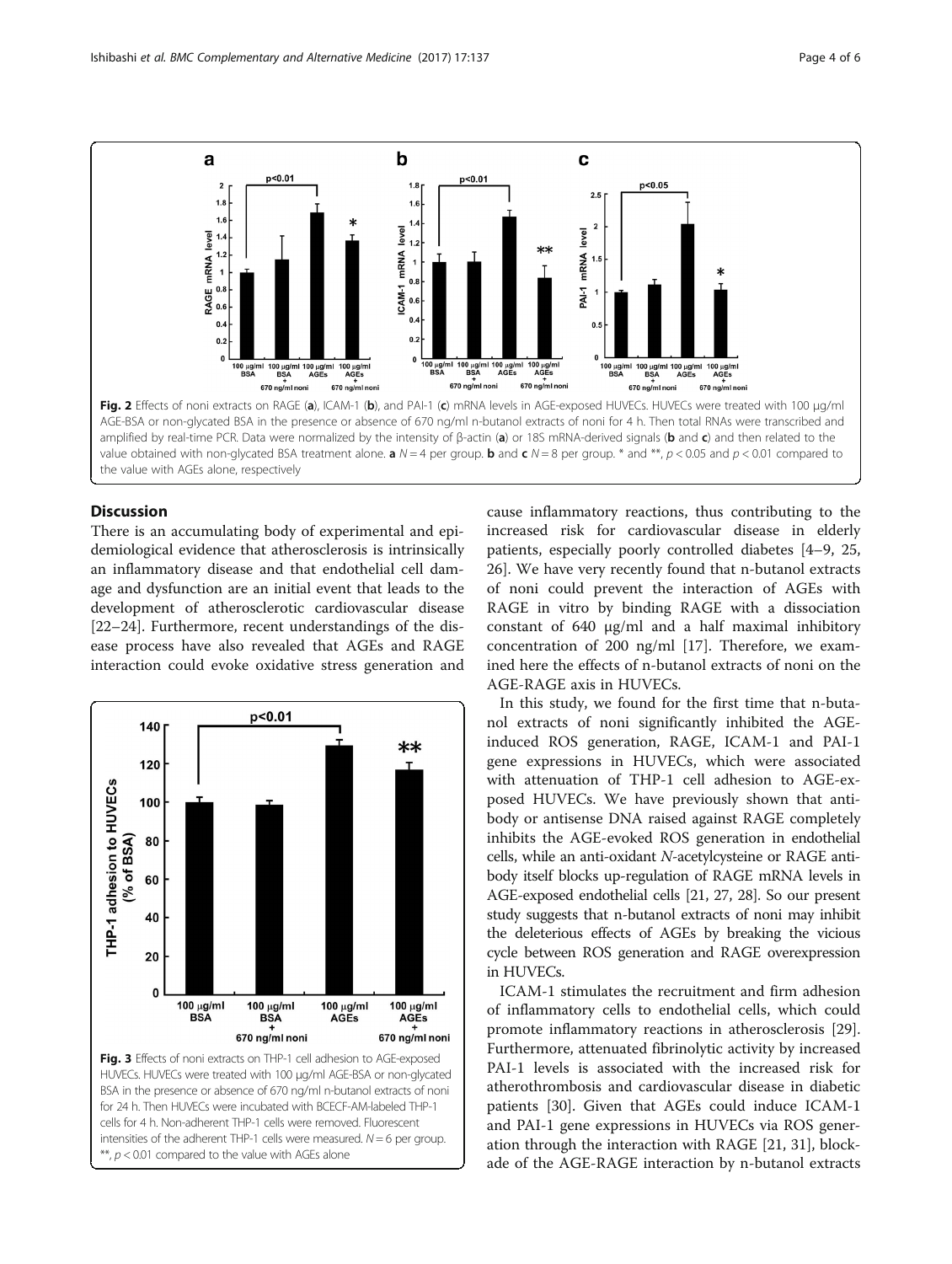<span id="page-4-0"></span>of noni may be a central mechanism by which they could protect against AGE-induced endothelial cell injury, thus becoming a therapeutic target for atherosclerotic cardiovascular disease. Iridoids are found in various types of medicinal plants, including noni, have been reported to block the inflammatory reactions in AGE-exposed mesangial cells and kidneys of diabetic mice [[32, 33\]](#page-5-0). It would be interesting to examine whether iridoids could actually inhibit the binding of AGEs to RAGE in vitro.

### **Limitations**

Although the composition of noni fruits has been extensively studied and there are a lot of data available on how to analyze the bioactive compounds [[15](#page-5-0)–[17](#page-5-0), [19](#page-5-0)], the active substance has not been fully characterized in the present study. Further experiments using high performance liquid chromatography would be helpful to address the issue.

In this study, freeze-dried flesh of Morinda citrifolia was extracted first with 50% ethanol, and then with ethyl acetate and n-butanol several times. The reason why the native ethanol extracts were not included in this study was that they were inactive; their binding affinity to RAGE was less than one-sixth of those of n-butanol extracts (data not shown). Furthermore, n-butanol extracts alone did not affect superoxide generation or inflammatory reactions in BSA-exposed HUVECs (Figs. [2](#page-3-0) and [3\)](#page-3-0). So it is unlikely that the solvents exerted toxic effects on HUVECs. However, the relevance of n-butanol extracts as a potential therapeutic agent in diabetic vascular complications remains unclear.

We used freeze-dried samples after more than 10 years of storage in the present experiments. However, just after the collection during 2004–2006, the fruits were freeze-dried and stored in dark place at 4 °C. Our previous and present studies have suggested that the butanol extracts of freeze-dried and stored samples are bioactive because they not only inhibited the binding of AGEs to RAGE [\[17](#page-5-0)], but also suppressed the harmful effects of AGEs on HUVECs. It would be interesting to compare the bioactivity of fresh samples with that of stored samples in HUVECs.

In the present study, the effects of AGEs on ICAM-1 and PAI-1 mRNA levels were much stronger than on RAGE mRNA levels. Although AGEs have been shown to evoke the inflammatory reactions in HUVECs via RAGE interaction [\[21](#page-5-0), [31](#page-5-0)], the time-response curves of gene expressions may differ.

### Conclusions

The present study suggests that n-butanol extracts of noni may inhibit inflammatory reactions in AGEexposed HUVECs through its anti-oxidative properties. Since we have found that circulating levels of AGEs are

associated with vascular inflammation and endothelial dysfunction in humans [[34, 35](#page-5-0)], blockade by noni extracts of the interaction of AGE with RAGE may be a novel therapeutic strategy for atherosclerotic cardiovascular disease.

#### Abbreviations

AGEs: Advanced glycation end products; BSA: Bovine serum albumin; DHE: Dihydroethidium; HUVECs: Human umbilical vein endothelial cells; ICAM-1: Intercellular adhesion molecule-1; PAI-1: Plasminogen activator inhibitor-1; RAGE: Receptor for AGEs; ROS: Reactive oxygen species; RT-PCR: Real-time reverse transcription-polymerase chain reactions

#### Acknowledgments

None.

### Funding

None.

### Availability of data and materials

Data are all contained within the article.

#### Authors' contributions

YI, TM, FI, YA, TS, and YH acquired and interpreted data. SY mainly contributed to the present study, conceptualized and designed the study, acquired, analyzed, and interpreted data, and drafted the manuscript, and took responsibility for the integrity of the data and the accuracy of the data analysis. All authors read and approved the final manuscript.

#### Competing interests

FI and YA are employees of Morinda Worldwide Inc., Japan. SY received honoraria such as lecture fees from Morinda Worldwide Inc., Japan.

#### Consent for publication

All authors gave their consent for the publication of the manuscript and for Sho-ichi Yamagishi to be a corresponding author.

#### Ethics approval and consent to participate

Not applicable.

#### Author details

<sup>1</sup>Department of Pathophysiology and Therapeutics of Diabetic Vascular Complications, Kurume University School of Medicine, Kurume 830-0011, Japan. <sup>2</sup>Morinda Worldwide Inc., Tokyo 160-0023, Japan. <sup>3</sup>Department of Chemistry, Kurume University School of Medicine, Kurume 830-0011, Japan.

#### Received: 28 October 2016 Accepted: 21 February 2017 Published online: 04 March 2017

#### References

- 1. Cerami A, Vlassara H, Brownlee M. Role of nonenzymatic glycosylation in atherogenesis. J Cell Biochem. 1986;30:111–20.
- Stitt AW, Bucala R, Vlassara H. Atherogenesis and advanced glycation: promotion, progression, and prevention. Ann NY Acad Sci. 1997;811:115–27.
- 3. Monnier VM, Sell DR, Genuth S. Glycation products as markers and predictors of the progression of diabetic complications. Ann NY Acad Sci. 2005;1043:567–81.
- 4. López-Díez R, Shekhtman A, Ramasamy R, Schmidt AM. Cellular mechanisms and consequences of glycation in atherosclerosis and obesity, Biochim Biophys Acta. 2016;doi[:10.1016/j.bbadis.2016.05.005.](http://dx.doi.org/10.1016/j.bbadis.2016.05.005)
- 5. Lin RY, Choudhury RP, Cai W, Lu M, Fallon JT, Fisher EA, Vlassara H. Dietary glycotoxins promote diabetic atherosclerosis in apolipoprotein E-deficient mice. Atherosclerosis. 2003;168:213–20.
- 6. Panagiotopoulos S, O'Brien RC, Bucala R, Cooper ME, Jerums G. Aminoguanidine has an anti-atherogenic effect in the cholesterol-fed rabbit. Atherosclerosis. 1998;136:125–31.
- 7. Park L, Raman KG, Lee KJ, Lu Y, Ferran Jr LJ, Chow WS, Stern D, Schmidt AM. Suppression of accelerated diabetic atherosclerosis by the soluble receptor for advanced glycation endproducts. Nat Med. 1998;4:1025–31.